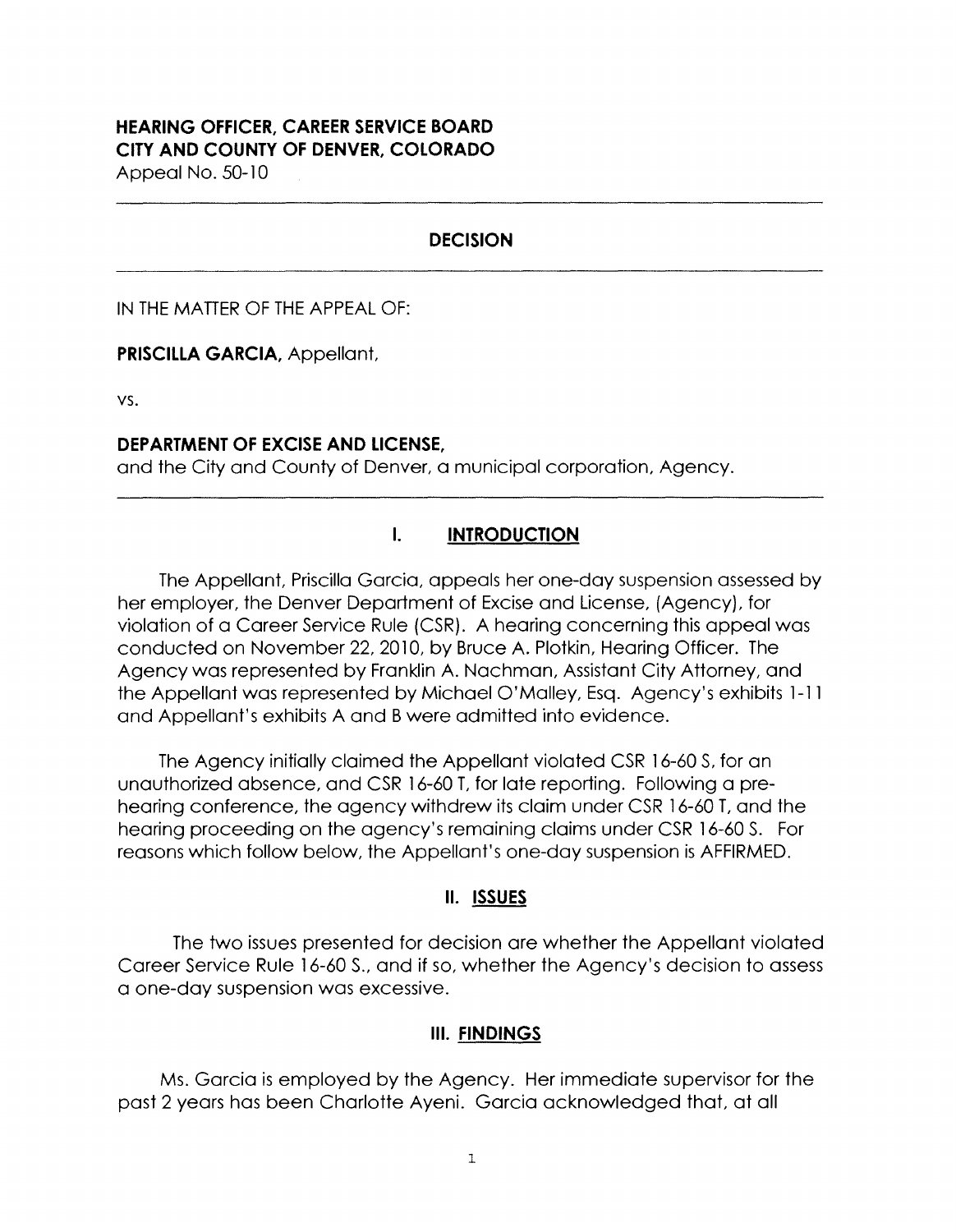times pertinent to this appeal, agency regulations and the Career Service Rules required sick leave absences to be authorized.<sup>1</sup> In order to obtain sick leave authorization, Agency employees who have not converted to the present paid time off system are required ( 1) to have sick leave available in their leave bank; (2) to notify their immediate supervisor or designee in advance, if possible; (3) if the reason for sick leave was unforeseeable, to notify their immediate supervisor or designee no later than two hours after the beginning of the shift, and (4) in Ms. Garcia's case, to provide a doctor's letter excusing her sick-leave absences. [Exhibit 10-1; Garcia cross-exam].

Garcia had a history of attendance issues. Her 2008-2009 work review (PEPR) stated "[s]he must make every effort to be present at work ... " and "[e]mployee could benefit from a class in time management skills .... " [Exhibit 3-6]. In February 2010, she was placed on a Performance Improvement Plan (PIP), in part, for attendance issues. [Exhibit 10-1].

This case stems from Garcia's two successive absences, for the second half of Garcia's work day on July 6, 2010, and all of July 7,2010. Garcia obtained authorization to take three hours vacation time on July 6, 2010, from the beginning of her shift at 8:00 a.m., until 11 :00 a.m., so that she could take her car for repairs. The Agency acknowledged Garcia could have taken a lunch break from 11 :00 to 11 :30, so she was expected at work at 11 :30. When Ayeni was informed that Garcia was still not at work at 1 :30 p.m., Ayeni telephoned Garcia at 1 :33. Garcia answered and told Ayeni she was still at the repair shop and it would likely be another hour before she could be at work. Later that afternoon, Garcia called Ayeni to announce she was feeling too ill to go to work.

The following day, July 7, 2010, Garcia did not appear at work all day. However, the following work day, she gave Ayeni a signed doctor's letter which excused Garcia from work for both July 6 and July 7. [Exhibit 7].

The Agency issued a letter in contemplation of discipline on July 7, 2010. [Exhibit 2]. A pre-disciplinary meeting was held on July 14, 2010. Garcia attended and gave a statement. On July 16, 2010, the Agency served its notice, informing Garcia she would serve a one-day suspension on July 29, 2010. [Exhibit l]. This appeal followed timely on July 30. 2010.

<sup>1</sup> Career Service employees hired after December 29, 2009, and those hired before who opted into the current paid time off rules, are no longer required to request authorization for sick time, as sick time and vacation time have merged. CSR 10-22; *compare former CSR 11-27 A., page issuance date 10/10/08.* Career Service employees hired on or before December 29, 2009, could opt out of converting to a paid time off model. Under the previous system authorization was required for use of leave in a separate sick leave bank.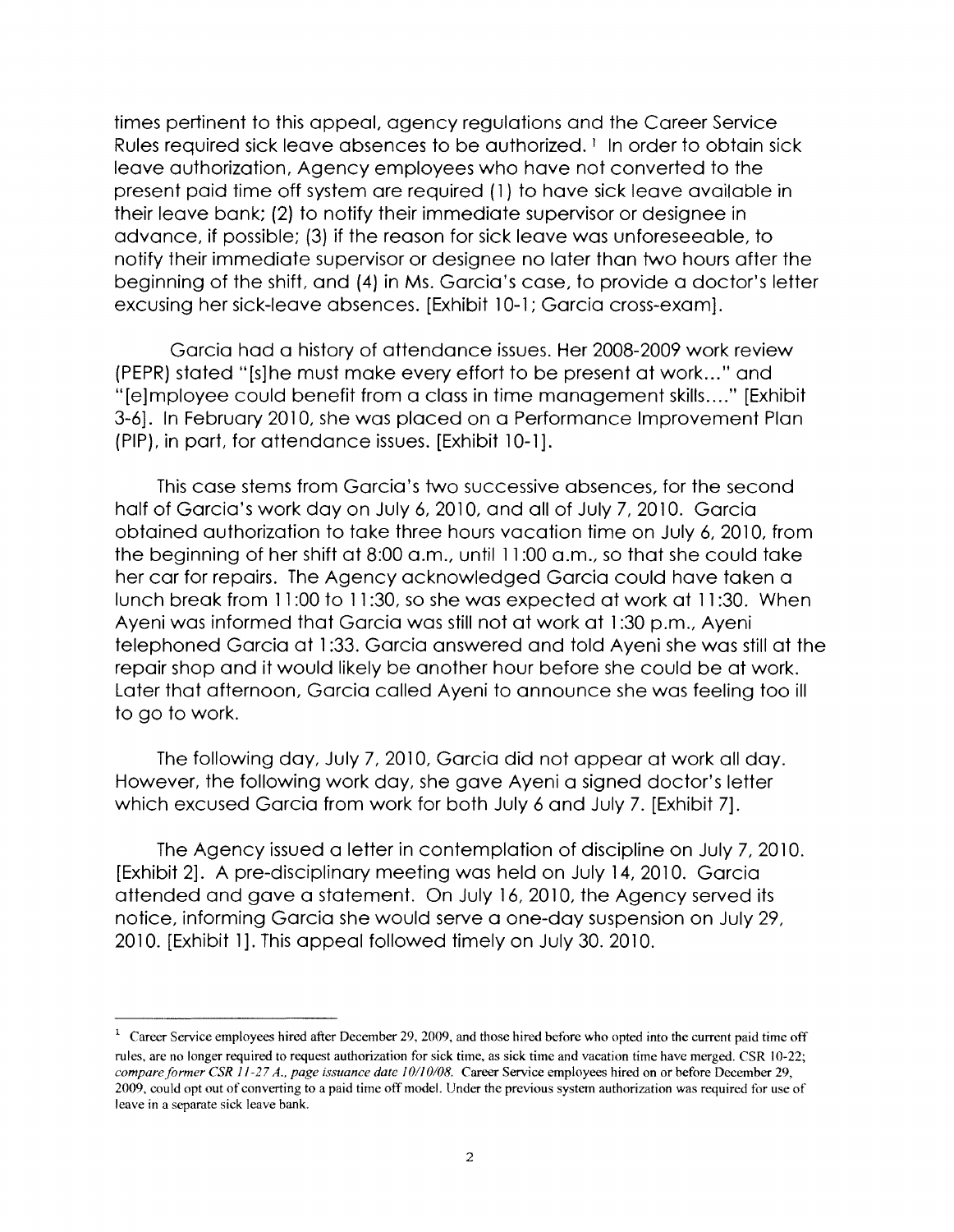# **IV. ANALYSIS**

## **A. Jurisdiction and Review**

Personal jurisdiction: As an employee of the Department of Excise and License, Garcia is a member of the Career Service personnel system, and may appeal discipline under the Career Service Rules. Charter,§§ 9.1. l. E.(vi), 9.8.2.(A); CSR § 19-10 A.1.a.

Subject matter jurisdiction is proper under CSR § 19-10 A.1.b., as the direct appeal of a suspension. I am required to conduct a de nova review, meaning to consider all the evidence as though no previous action had been taken. Turner v. Rossmiller, 532 P.2d 751 (Colo. App. 1975).

### **B. Burden and Standard of Proof**

The Agency retains the burden of persuasion, throughout the case, to prove the Appellant violated CSR 16-60 S, and to prove its decision to suspend Garcia for one day was not excessive.

### l. The July 6 absence.

The Agency granted Garcia vacation leave from 8:30 a.m. to 11 :30 on July 6 to take her car for repairs. Thus, only her absence from 11 :30 to the end of her shift on July 6 was at issue. The Agency claimed Garcia's absence after 11 :30 was unauthorized. [Exhibit l; Ayeni testimony]. Garcia replied she fell ill while at the car repair shop, but still intended to go to work. Then, while on her way to work, she felt too ill to go to work and telephoned Ayeni to let her know. Garcia argues she had banked sick leave at the time, her illness was unforeseen, and she provided notice within two hours, so that she complied with Agency rules and the Career Service Rules for requesting sick leave. [Garcia testimony].

At least part of Garcia's claim does not add up. Garcia testified it was at least an hour after her first call with Ayeni until she left the repair shop, and at that point she still intended to go to work. [Garcia response to Hearing Officer questions]. She also testified she felt too ill to go to work only when she left the repair shop and was driving toward work. Id. If Garcia felt too ill to work only after Ayeni's l :33 p.m. call then, even according to Garcia's own testimony, she failed to seek authorization for her absence between 11 :30 a.m. until she felt too ill to work sometime after 1:33 p.m.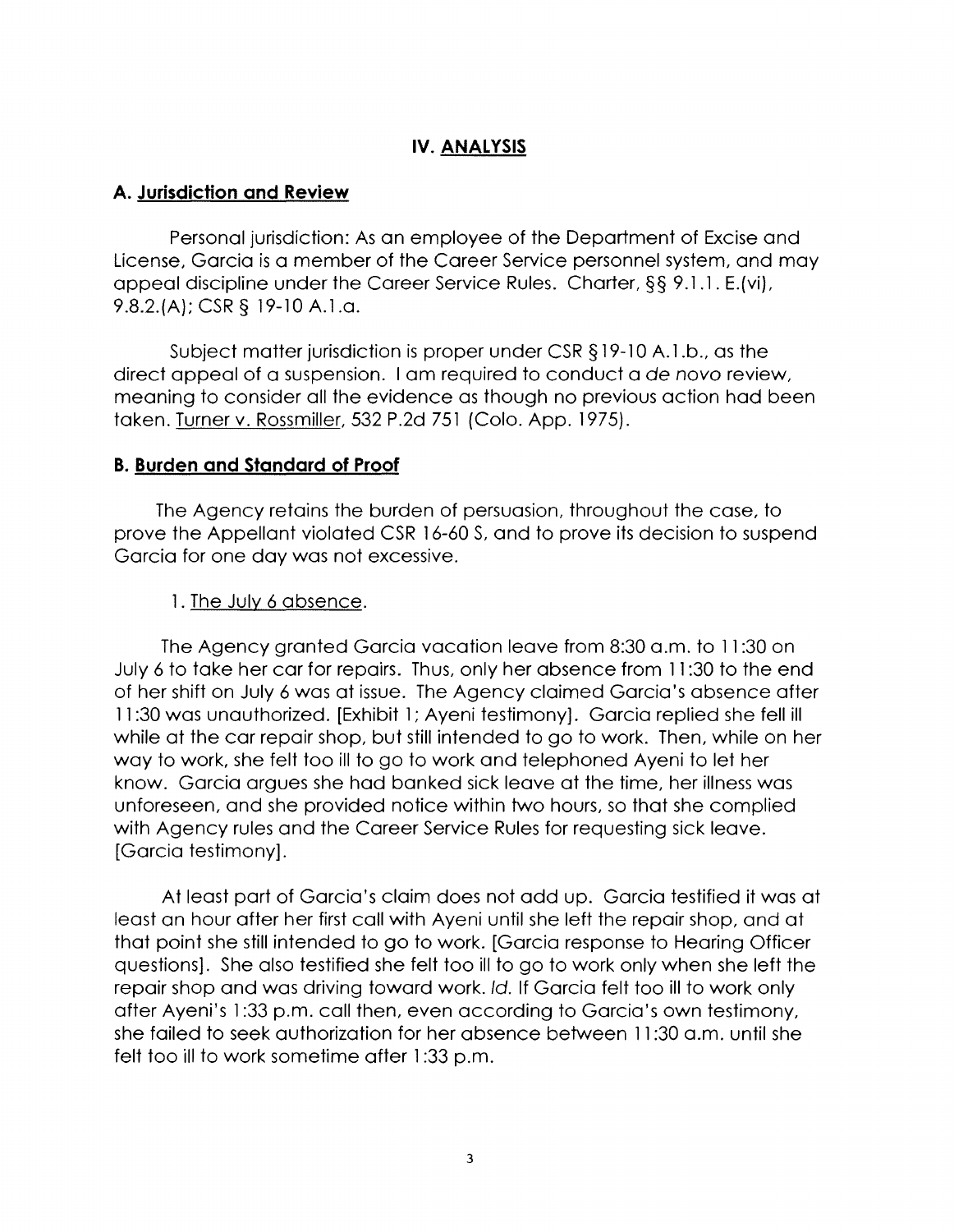Garcia replied she lost track of time and did not realize it was after 11 :30. While Garcia's credibility was not questioned, her response, even if true, does not excuse her absence, since Garcia's earlier PEPR and PIP, both put her on notice to pay close attention to her absences and timekeeping issues. Moreover, even if Garcia did lose track of time, her intent, or lack thereof, is relevant only to the degree of discipline and not to the establishment of a violation under CSR 16-60 S. Garcia also argued that Ayeni did not call her at l :33, but likely some time earlier, so that her (Garcia's) call to Ayeni occurred within two hours in compliance with the Agency's requirement. However, Garcia had no basis for her belief, and Ayeni was very specific about her observation of the time when she made the call. For these reasons,2 Garcia's absence from 11:30 a.m. to the end of her shift on June 6, 2010, was unauthorized in violation of CSR 16-60 S.

### 2. The July 7 absence.

Garcia acknowledged she was absent all day on July 7, 2010. She claimed she had a pre-scheduled medical procedure on July 7 for which she had submitted a sick-leave request to her supervisor on July l through the KRONOS time-keeping system. She also claimed she spoke with Ayeni about it the following day, July 2. Ayeni denied receiving any such KRONOS request and denied speaking with Garcia about the matter on July 2.

The most convincing evidence was Exhibit A, which purports to be Garcia's KRONOS sick leave request on July l. Ayeni testified it appears to be the correct form for a leave request, and she had no reason to doubt its authenticity. Ayeni also stated that if she had received such a request she likely would have granted it. [Ayeni responses to Hearing Officer questions]. The Agency did not call any witness from IT, payroll, or otherwise, to rebut the authenticity of the document, although it would logically seem a straightforward matter to track a sick time request or show none was made for a certain employee on a certain date. From the evidence presented, it is unknown if it was likely or even possible for someone to submit a proper KRONOS request which is not received by the intended supervisor.

The Agency claimed Exhibit B does not comply with the Agency's requirement to present evidence of a medical appointment, since it does not clearly state Garcia was actually seen by a doctor on July 7. The

 $2$  The unacknowledged elephant in the hearing room was Exhibit B, a doctor's letter which appeared to have excused Garcia for medical reasons on July 6 as well as July 7, but which neither side addressed for that purpose. Since Garcia did not rely on Exhibit B for the purpose of excusing her absence on July 6, [See Garcia testimony, cross-exam, and responses to Hearing Officer questions], I did not weigh it for that purpose. Even if Garcia had relied on Exhibit B as a medical justification for her July 6 absence, it still would not have justified her absence between her expected presence at work at 11 :30 a.m. and when she said she felt too ill to report, sometime after Ayeni's 1:33 p.m. call.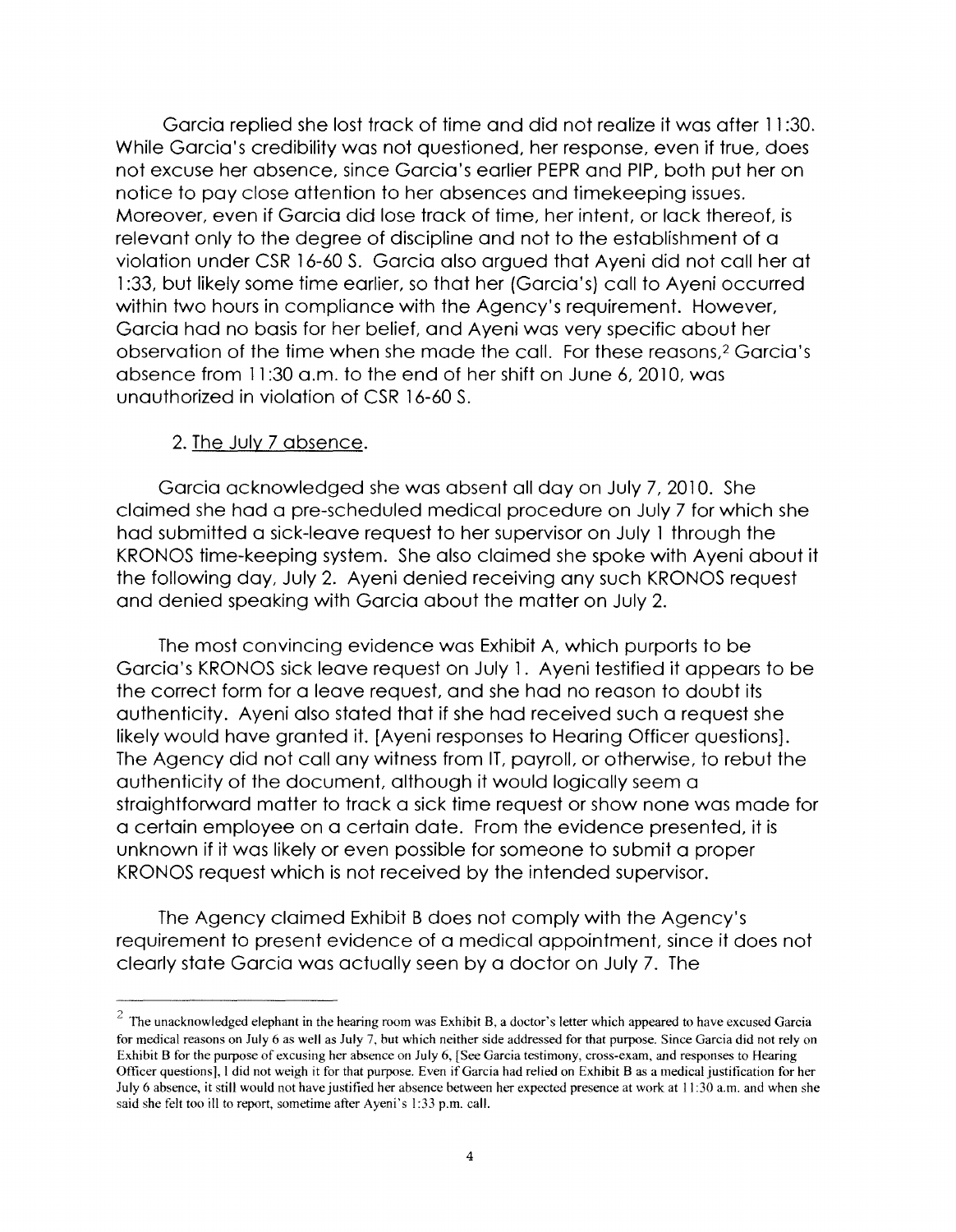preponderance of the evidence indicates she was. Garcia testified, credibly about her medical condition that required a medical procedure and, more convincingly, the plain language of Exhibit B gives every indication it was signed by the doctor on the day of the procedure - July 7. " ... the diagnosis of Pelvic pain/cramping, as determined by medical care sought on 7/7/2010." I find, from a plain reading of Exhibit B, Appellant's testimony, and the Agency's failure to rebut Garcia's claim, that Garcia sought advanced approval to take sick leave on July 7, 2010, that for reasons unknown, but not attributable to Garcia, Ayeni did not receive Garcia's request, and that Ayeni would have authorized Garcia's request for sick leave on July 7 had she received the request. In light of these findings, the Agency failed to meet its burden to prove Garcia violated either the Agency's sick leave policy, [Exhibit 6-16], or CSR 16-60 S. on July 7, 2010. To find otherwise would set an impermissible precedent, penalizing employees for violations without wrongdoing, in violation of the purpose of discipline under the Career Service Rules. "The purpose of discipline is to correct inappropriate behavior or performance if possible," CSR 16-20.

# **V. DEGREE OF DISCIPLINE**

The Agency based its one-day suspension upon two violations, only one of which was proven by preponderant evidence. What remains, then is to determine if the Agency's one-day suspension was justified based only upon Garcia's unauthorized absence on July 6.

As previously stated, the purpose of discipline is to correct inappropriate behavior if possible. To that end, appointing authorities are directed by CSR 16-20 to consider the severity of the offense, an employee's past record, and the penalty most likely to achieve compliance with the rules. CSR§ 16-20.

### A. Severity of the proven offense.

It is a fundamental tenet of the Career Service that pay is based upon meritbased performance of duties. CSR 2-11 A.; CSR 8-20 C.; CSR 13-20 purpose statement; and CSR 13-20 B. That principle is undermined by an employee's failure to show up at work without an authorized reason. Thus, Garcia's failure to provide justification for her unauthorized absence on July 6 was a serious offence.

### B. Past Record

The Agency referred to a similar violation nine years ago. Unless a nineyear-old violation constitutes part of a continuing pattern of misconduct or poor performance, it carries little weight in determining the appropriate penalty for a